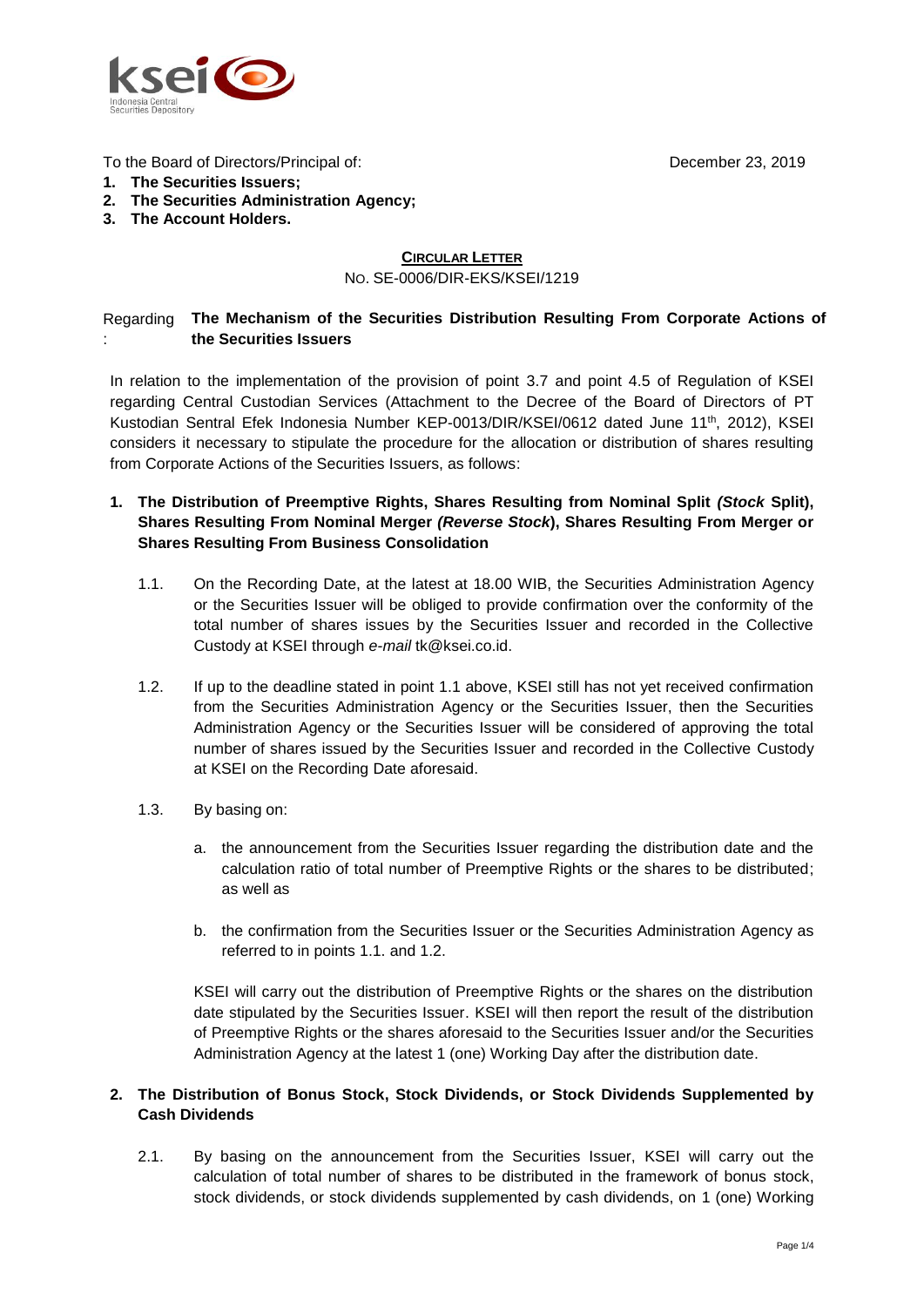

Day after the Recording Date, and will report the result of such calculation to the Securities Issuer and/or the Securities Administration Agency, at the latest 1 (one) Working Day prior to the distribution date.

- 2.2. Towards the report of KSEI as referred to in point 2.1, the Securities Administration Agency and/or the Securities Issuer will be obliged to provide confirmation to KSEI over the report aforesaid at the latest 1 (one) Working Day prior to the distribution date in accordance with the deadline stipulated in the procedure of KSEI through *e-mail* tk@ksei.co.id.
- 2.3. If up to the deadline in point 2.2., KSEI still has not yet received any confirmation from the Securities Administration Agency or the Securities Issuer, then, the Securities Administration Agency or the Securities Issuer will be considered of approving the result of calculation over the shares to be distributed to each entitled Securities Holder.
- 2.4. Based on the confirmation from the Securities Administration Agency or the Securities Issuer as referred to in points 2.2 and 2.3 above, KSEI will carry out the distribution of bonus stock, stock dividends, or stock dividends supplemented by cash dividends on the distribution date stipulated by the Securities Issuer. KSEI will then report the result of the distribution aforesaid to the Securities Issuer and/or the Securities Administration Agency at the latest 1 (one) Working Day after the distribution date.

### **3. The Exercise of Preemptive Rights or Warrants**

- 3.1. During the exercise period over the Preemptive Rights or Warrants based on the instruction of the Client or based on the prevailing provisions, then, the Account Holder will be obliged to carry out the following actions:
	- 3.1.1. On the exercise instruction date, at the latest at 15.30 WIB on Working Day or other time stipulated in the procedure of KSEI*,* the Account Holder will be obliged to ensure the availability and conformity of the total number of the Preemptive Rights or Warrants as well as their fund with the following provisions:
		- 3.1.1.1. The Preemptive Rights or Warrants must be available in:
			- a. The Main Securities Account 001;
			- b. The Main Securities Account 009;
			- c. The Securities Sub-Account 001;
			- d. The Securities Sub-Account 008; or
			- e. The Securities Sub-Account 009

under the name of the entitled Securities Holder.

- 3.1.1.2. The fund must be available in:
	- a. *The corporate action account* under the name of the Account Holder; or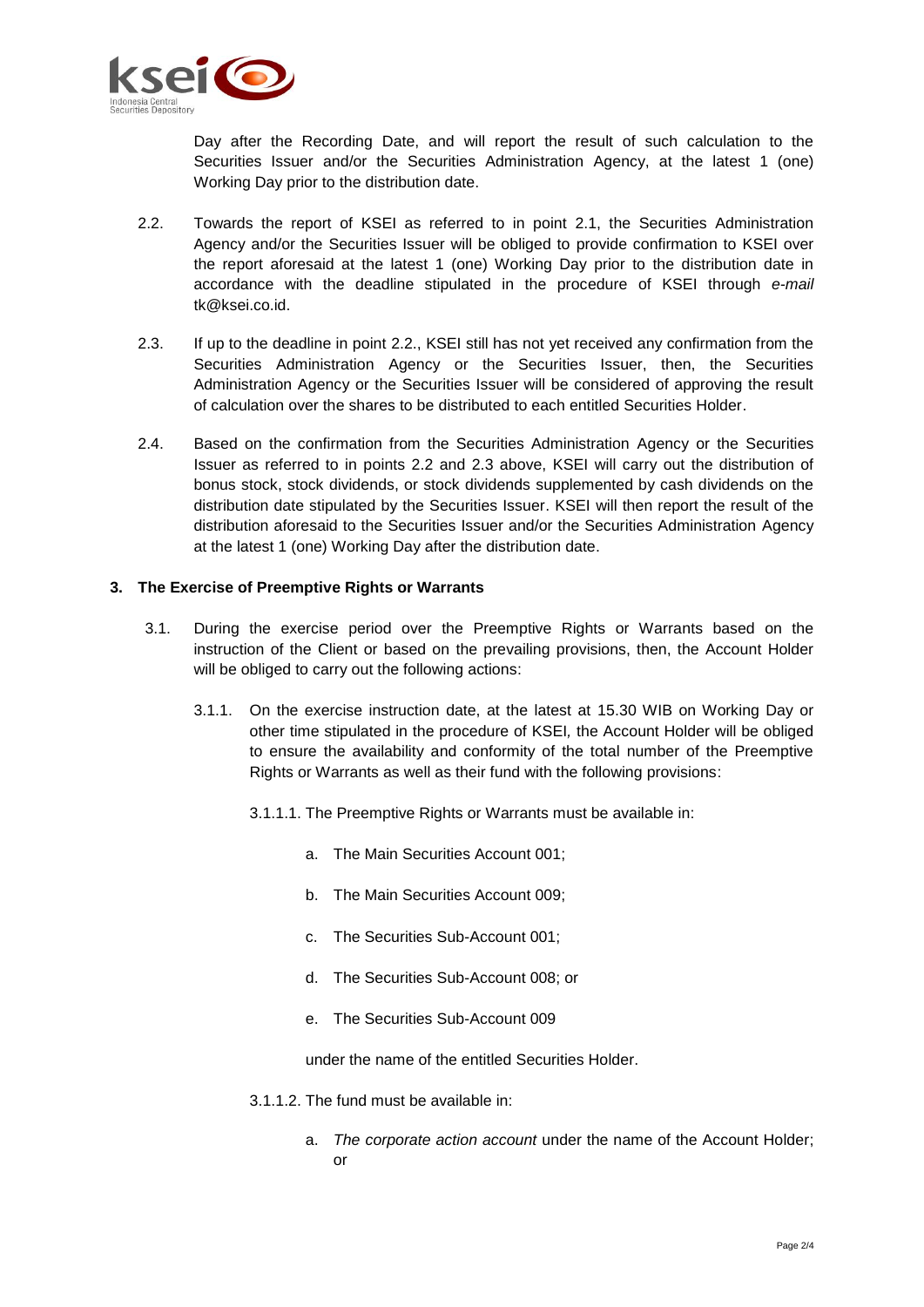

- b. The Securities Account under the name of the Securities Holder as referred to in point 3.1.1.1. if the Account Holder does not have any *corporate action account*.
- 3.1.2. Deliver the exercise instruction at C-BEST at the latest at 15.30 WIB on Working Day or other time stipulated in the procedure of KSEI.
- 3.1.3. If there is any inadequacy of Preemptive Rights or Warrants, and/or the fund as referred to in point 3.1.1 at the end of the Working Day (*end of day*), the instruction as referred to in point 3.1.2 will become invalid.
- 3.2. Based on the exercise instruction from the Account Holder with settled status as referred to in point 3.1.2, then:
	- 3.2.1. KSEI will carry out the overbooking of Preemptive Rights and/or Warrants and fund as referred to in point 3.1.1., into the Securities Account under the name of the Securities Issuer at KSEI (*issuer distribution account*).
	- 3.2.2. KSEI will report the result of exercise implementation as referred to in point 3.2.1. to the Securities Administration Agency and/or the Securities Issuer, which among others, contains information regarding:
		- a. The Preemptive Rights or Warrants along with the fund which has been received by KSEI in the *issuer distribution account*; and
		- b. The total number of Securities resulting from the *exercise* to be received by the Securities Holder.
	- 3.2.3. The fund in the *issuer distribution account* as referred to in point 3.2.1 constitutes the right of the Securities Issuer. The report of KSEI over the availability of fund in the *issuer distribution account* may be used by the Securities Issuer to issue the Securities resulting from the *exercise*, in accordance with the prevailing statutory regulations.
- 3.3. The Securities Administration Agency or the Securities Issuer will be obliged to provide confirmation in writing to KSEI over the calculation of total number of Securities to be distributed to the Securities Holder which are stated in the report of KSEI as referred to in point 3.2.2., at the latest 1 (one) Working Day after the exercise date at 09.30 WIB through *e-mail* [tk@ksei.co.id.](mailto:tk@ksei.co.id) If there is any discrepancy on the calculation of the total number of Securities to be distributed, then, the distribution of the Securities aforesaid will be carried out by the mechanism stipulated by KSEI.
- 3.4. If up to the deadline in point 3.3. above, KSEI still has not yet received any written confirmation from the Securities Administration Agency or the Securities Issuer, then, the Securities Administration Agency or the Securities Issuer will be considered of approving the result of calculation of Securities to be distributed to each entitled Securities Holder.
- 3.5. KSEI will distribute the Securities resulting from the *exercise* over the Preemptive Rights and/or Warrants to each entitle Securities Holder at the latest at 10.00 WIB on 1 (one) Working Day after the exercise date.
- 3.6. KSEI will carry out the overbooking of exercise fund from the *issuer distribution account* as referred to in point 3.2.1. into the bank account under the name of the Securities Issuer